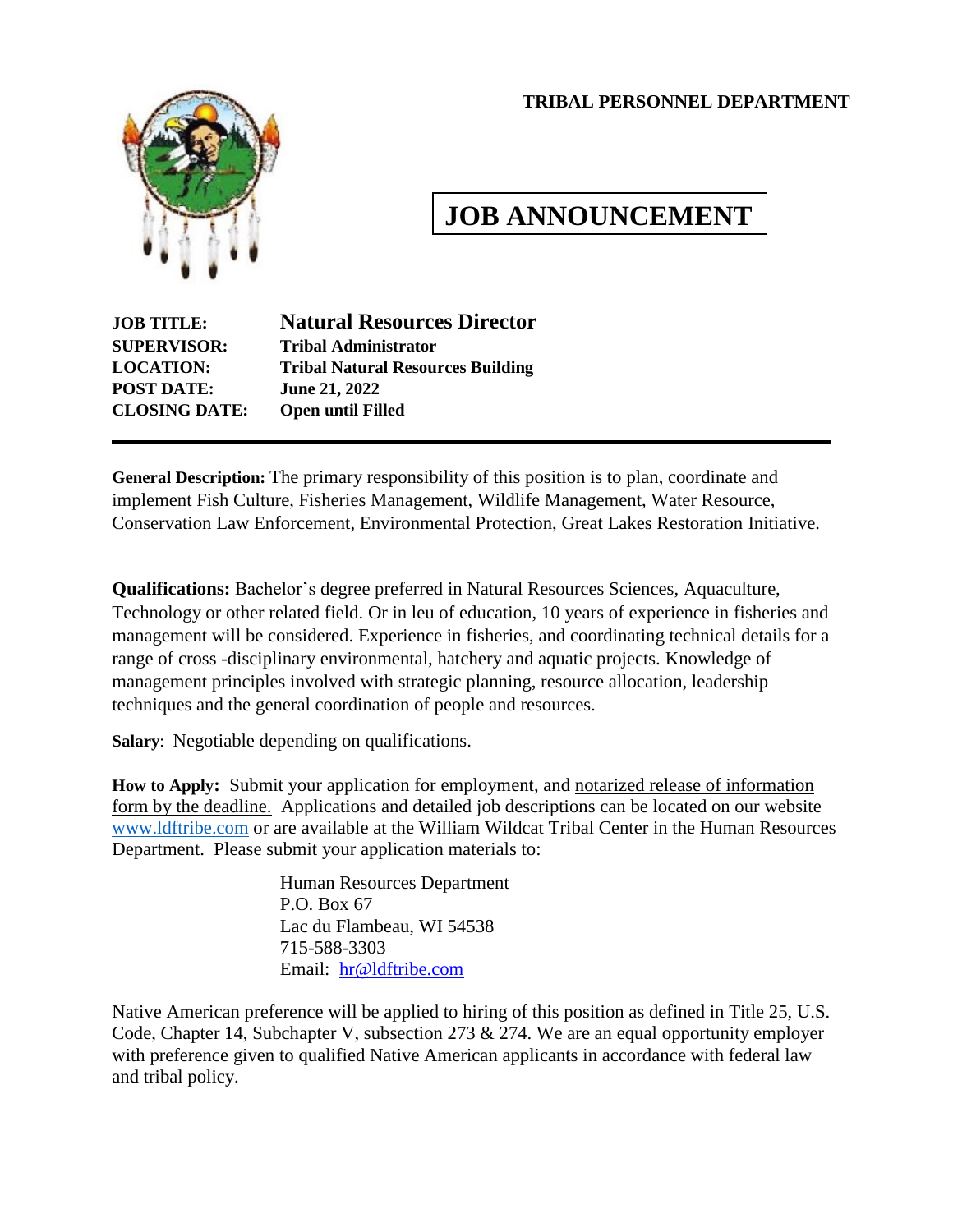### **Lac du Flambeau Band of Lake Superior Chippewa Indians Exempt Position Description**

## **A. TITLE OF POSITION:** Natural Resource Director

**B. DEPARTMENT:** Lac du Flambeau Tribal Natural Resources Department

### **C. SUPERVISOR'S TITLE:** Tribal Administrator

**D. DESCRIPTION OF DUTIES:** Position responsibilities are to plan, coordinate and implement Fish Culture, Fisheries Management, Wildlife Management, Water Resource, Conservation Law Enforcement, Environmental Protection, Great Lakes Restoration Initiative. Specific responsibilities include but are not limited to;

- 1) Administer, oversee and control facility and program expenditures.
- 2) Administer all-Natural Resource Department budgets (BIA contracts, TPA, Non-TPA, Grants, earned revenues, donations, general fund, and miscellaneous grants)
- 3) Assist in developing program budgets (i.e. grants, contracts, general fund)
- 4) Assist in the development of Federal and State appropriation efforts.
- 5) Responsible for planning, coordinating, implementing and approving all work and training activities of staff.
- 6) Provide technical expertise in the development of programs.
- 7) Provide all staff and technical support in order for the tribal membership to exercise their treaty rights.
- 8) Responsible for the preparation and submission of progress reports to the Tribal Council and funding agencies.
- 9) Act as a liaison to various Tribal, Federal, and private sector agencies in an effort to coordinate natural resource and educational programs.
- 10) Assures compliance with all Tribal policies and procedures.
- 11) Develops bid documents and Request for Proposals (RFP) for service contracts and purchases.
- 12)Coordinates consultation with various levels of Federal and State agencies, County, Town, and or private entities regarding on and off reservation treaty resource impacts, codes/regulations, laws, policies, management plans, etc. and develops and or assists writing comments or correspondence to the applicable entity.
- 13) Assists in implementing the Tribes Natural Resource protections, as referenced in the Tribal Constitution.
- 14) Support the mission/vision of the department and Tribe by working collaboratively with Tribal Administration and Tribal Council.
- 15) Assist in implementing Tribal constitutional responsibilities and vision statement.
- 16) Provides technical expertise regarding natural resource management and environmental protection in order to sustain and protect reservation resources.
- 17) Provides the science and direction necessary in order to protect and enhance reservation resources.
- 18) Assist in insuring that eligible Lac du Flambeau Tribal Members are able to hunt, fish and gather in accordance with tribal policies that support the long-term preservation and protection of tribal resources.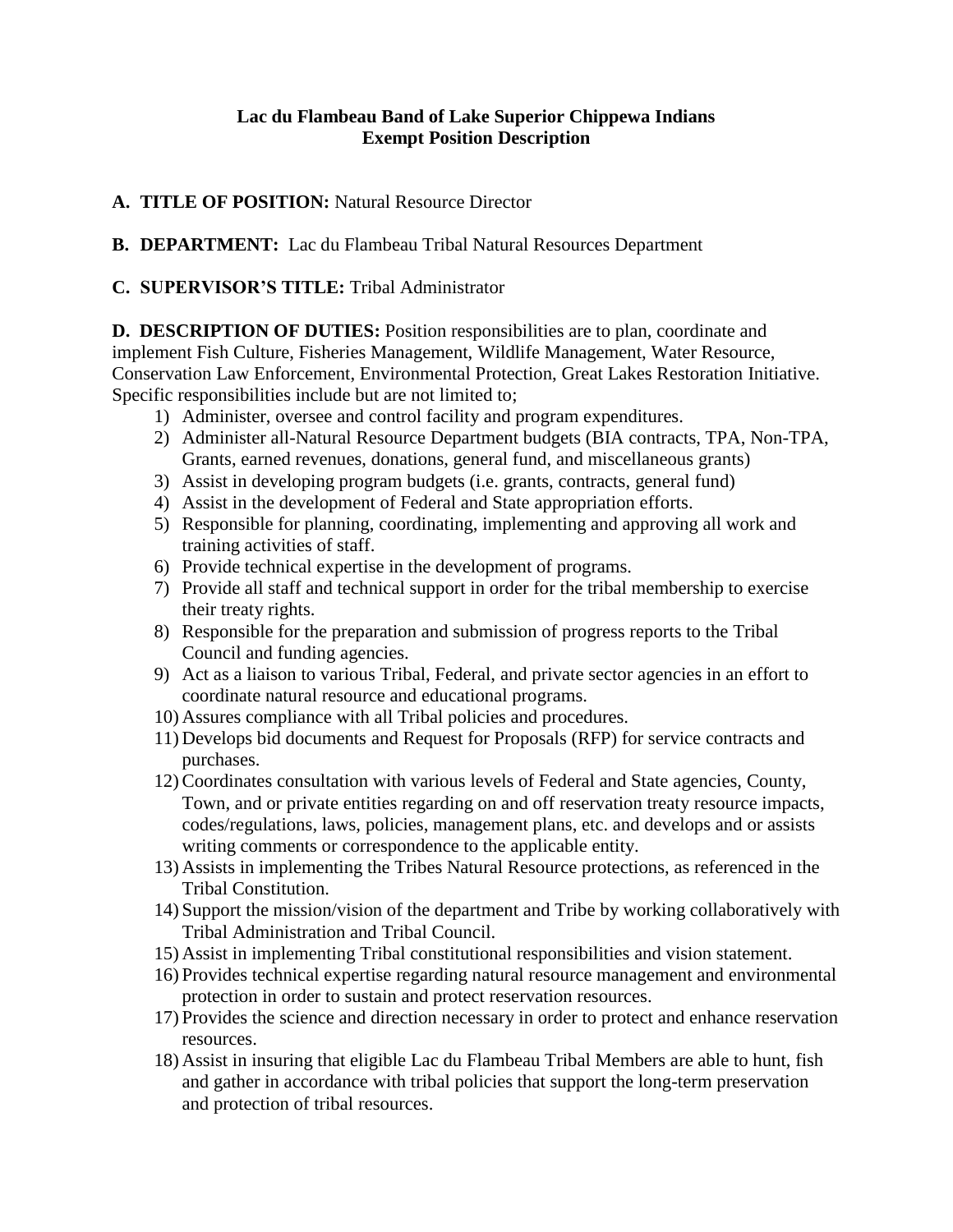19) Assist in investigating and pursuing new funding sources for existing and new projects.

## **E. POSITION RELATIONSHIPS:**

- **1. Internal:** Natural Resources Program Staff, Community Center Staff, Tribal Council
- **2. External:** Tribal and Non-Tribal members, Federal and State agencies.
- **F. SUPERVISORY RESPONSIBILITIES:** Responsible for all aspects of supervision of 20 full time and seasonal employees.
- **G. SUPERVISION RECEIVED:** Tribal Administrator
- **H. EDUCATION:** Bachelor's degree preferred in Natural Resources Sciences, Aquaculture, Technology or other related field. Or in leu of education, 10 years of experience in fisheries and management will be considered.
- **I. EXPERIENCE:** Experience in fisheries, and coordinating technical details for a range of cross -disciplinary environmental, hatchery and aquatic projects. Knowledge of management principles involved with strategic planning, resource allocation, leadership techniques and the general coordination of people and resources.

## **J. SKILLS**:

- Effective communication, supervision and management skills are essential
- Knowledge of computer skills including word processing, spreadsheet and data base development.
- Must be able to read, analyze and comprehend not limited to, technical procedures, professional journals and governmental regulations, Codes of federal Regulations CFR's, treaty stipulations, court cases, contract agreements, Standard Operating Procedures (SOP) etc.
- Ability to effectively communicate, collaborate and coordinate with Tribal Council, tribal departments, general public (both tribal members and non-tribal members) and other agencies
- Ability to use logic and reasoning to identify the strengths and weakness of alternative solutions, conclusions or approaches to problems.
- Ability to deal with challenging emergent situations affecting Natural Resources and Management including irate individuals or tense situations.
- Knowledge of the Lac du Flambeau Band of Lake Superior Chippewa Tribes history, traditions and culture, self-determination and jurisdiction including proficiency in communicating the roles that inherent treaty rights, substance abuse and sovereignty, occupy within the reservation community.
- Knowledge and clear understanding of federal laws, policies and regulations pertaining to Natural Resources and Treaty Rights. This includes but is not limited to NEPA, Clean Water Act, CERCLA, Safe Drinking Water Act, Clean Air Act.
- Knowledge of federal and state agency operations and practices pertaining to Natural Resources and treaty rights. This includes but is not limited to USFS, USEPA, USACE, NOAA, USFWS, BIA-DOI, USGS, USDA, USDOE, USDOT, BLM, FEMA, WIDNR, WI DOA, WI, DOT etc.